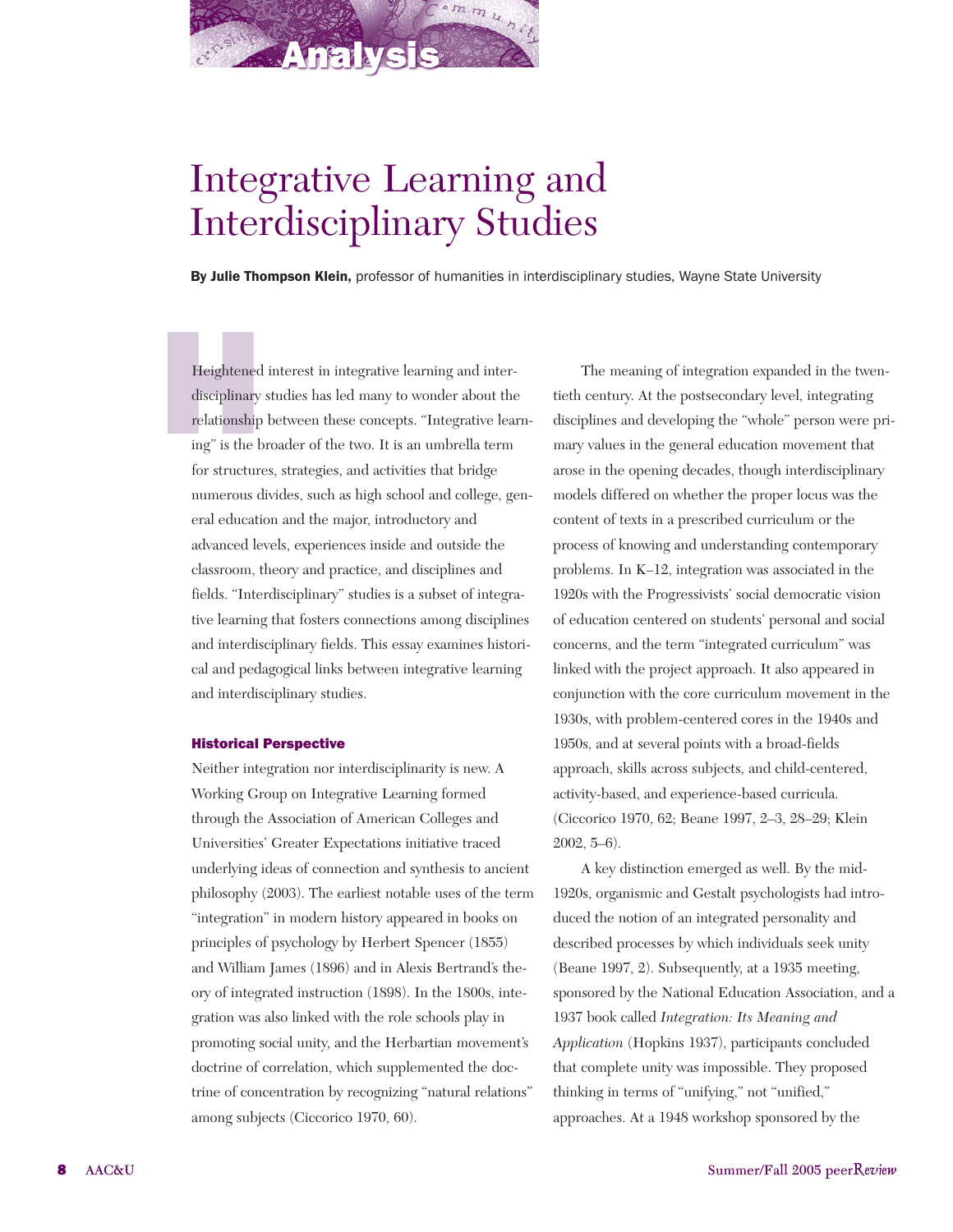

Foundation for Integrative Education, participants distinguished *content integration*, in bridging physical sciences with arts and letters, from *process integration*, in the interplay of an individual and an environment. They also distinguished *integration* as synthesizing accepted postulates from *integrative* building of new conceptual modes capable of producing a holistic experience. Technical distinctions were not observed uniformly, but an important shift in thinking had occurred: from single structures or teaching methods and linking disciplinary categories to integrative learning processes (Ciccorico 1970, 60–61; Taylor 1969, 130).

In the latter half of the century, the two concepts were sometimes conflated and sometimes opposed. Writers on social science research and higher education contrasted "interdisciplinary" generalizing and connecting current knowledge formations with constructing new "integrative" concepts that raise epistemological questions, such as the paradigms of "area" and "gender." In K–12, "curriculum integration" reappeared in the closing decades as a generic term for varied approaches that draw on more than one subject or discipline, including "thematic studies," "multidisciplinary" and "multisubject" designs, integrated units, skills across the curriculum, a social-problems approach to science education, and combined constructs of "social studies" and "whole language." Several groups also advocated integration, including early childhood educators and proponents of outcomes-based education who argued that sophisticated levels of

learning cannot be attained by studying subjects separately. The movement toward a "brain-based" approach in education furthered the case, buoyed by research indicating the brain is a parallel processor that makes meaning by patterning (Klein 1990, 24–25; Beane 1997, 15–18).

Three added catalysts exist today across the entire educational spectrum. The first is the "knowledge explosion." A profound increase in the number of specialties and fields has exacerbated the problem of fragmentation, accelerating calls for connection-making. The second is heightened problem focus. As Debra Humphreys notes in this issue, complex problems in our work lives and in society require us to draw upon multiple areas of knowledge. The third is educational reform, linking the two concepts with a family of complementary pedagogies.

of disciplinary perspectives and synthesis are often missing. Additive models also unfold on the ground of disciplinary logic, preserving existing compartmentalizations, content, and procedures. In contrast, interdisciplinary models restructure the curriculum with explicitly integrative seminars and experiences that are typically theme-, problem-, or question-based. Team teaching is also genuinely collaborative.

There is no unique or single pedagogy for integrative interdisciplinary learning. Recalling the role faculty in experimental colleges played in developing both interdisciplinary curricula and integrative pedagogies, William Newell highlights intersections in collaborative and experiential learning, learning communities, living/learning communities, and multicultural learning. All of these approaches draw from multiple perspectives on a complex phenomenon for insights that can be integrated into a richer,

## There is no unique or single pedagogy for integrative interdisciplinary learning.

### Integrative Interdisciplinary Pedagogies

The intersection of integration and interdisciplinarity hinges on a crucial distinction. Multidisciplinary approaches align subjects or disciplines in parallel schedules or units. However, students do not necessarily have integrative experiences. Even when team teaching occurs, the teachers present their perspectives separately. Students gain breadth of knowledge, but explicit analysis

more comprehensive understanding. In integrative learning, perspectives emanate from disciplines, cultures, subcultures, or life experiences. In interdisciplinary studies, Newell stipulates, the perspectives come solely from disciplines, though today they may also come from interdisciplinary fields and paradigms. One of the distinctive features about experiential colleges, he adds, was combining strategies. A course in a living/learning community